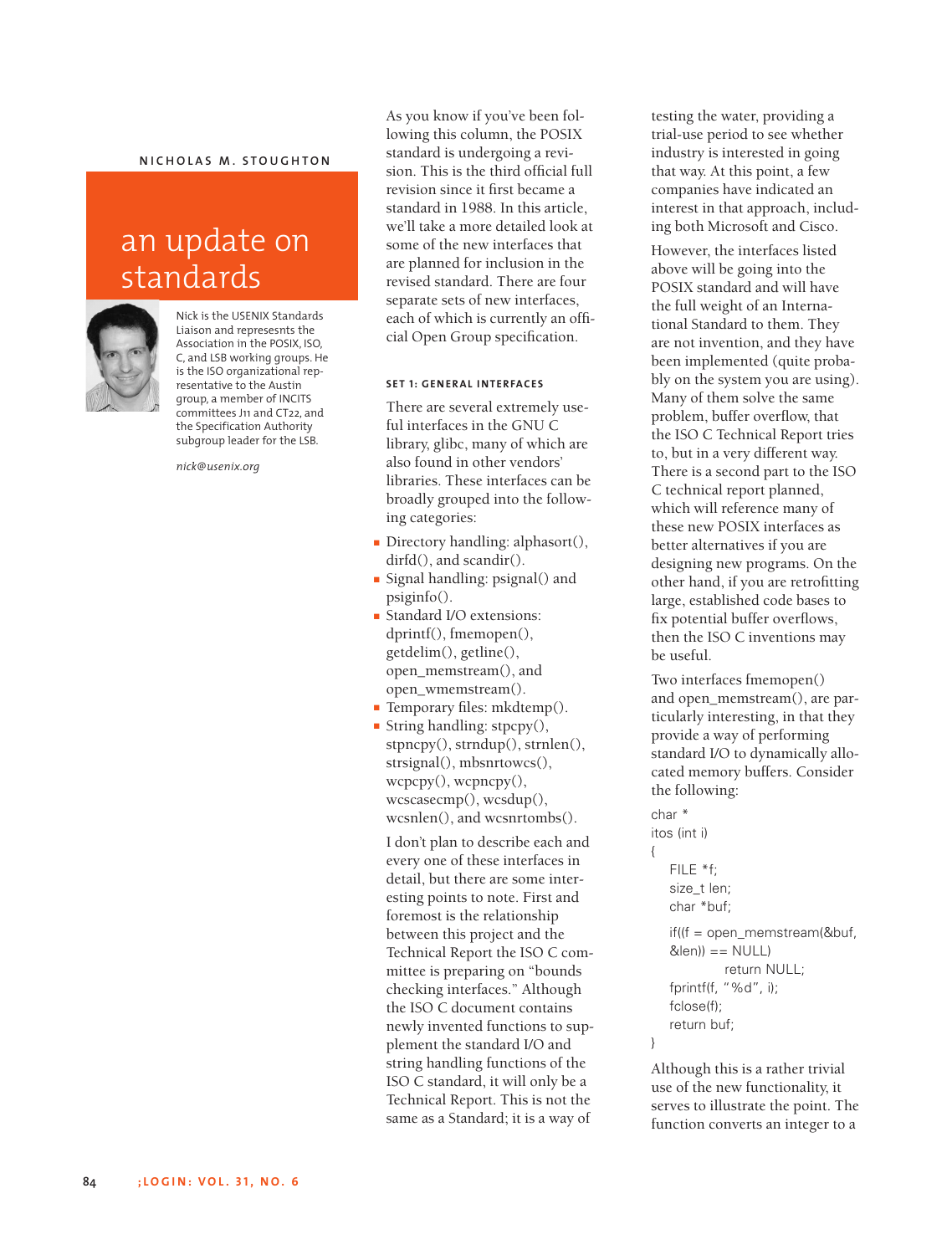string, allocating space for the string as required. A more conventional program might have chosen to use a static buffer and assumed that the size of an integer was *n* bits, and therefore the maximum length that the string could ever be was *m* bytes. And the program would have overflowed its buffer when ported to a system with a larger size of integer.

## **SET 2 : PATHNAMES RELATIVE TO OPEN DIRECTORI ES**

Solaris 10 introduced a handful of file system interfaces to work on files with extended attributes. These interfaces were all named with an ...at() suffix, and they took a file descriptor of an open directory as the first argument. Relative pathnames are relative to the open directory, and not (necessarily) relative to the current working directory. For example, openat() behaves as ordinary open(), except that it takes an additional argument, the file descriptor for relative pathnames. In the Solaris case, openat() accepts an additional value, O\_XATTR, for the file mode.

In the glibc case, the extended attributes part of these interfaces was dropped, but the concept of handling pathnames relative to an open directory proved a powerful mechanism for addressing a number of security and other related issues, and so the concept was extended to all system interfaces that took a pathname. One other interface in this set is fexecve(), which is similar to execve() except that it executes the file on an open file descriptor. This allows, for example, a program to open the file it is about to execute, lock it, checksum it, and only execute it if it matches the expected checksum. Without fexecve(), an application that attempted to do this

would suffer a vulnerability that the file could be replaced between successfully checksumming it and executing it.

One other useful feature of this set is the ability to avoid (or at least postpone) buffer overflow with pathnames that exceed PATH\_MAX bytes.

The complete list of interfaces in this set is as follows: faccessat(), fchmodat(), fchownat(), fdopendir(), fexecve(), fstatat(), futimesat(), linkat(), mkdirat(), mkfifoat(), mknodat(), openat(), readlinkat(), renameat(), symlinkat(), and unlinkat().

One other noteworthy point must be made here: futimesat() may yet change its name and functionality slightly. There is an intention in this revision of POSIX to include file timestamps with nanosecond granularity. Until now POSIX has specified only one-second granularity on files. However, almost all OS vendors now have support for a finer-grain resolution, typically at the nanosecond level. As processors get faster and faster, the ability for tools to be able portably to distinguish between a source file and a file generated from that source becomes more and more important. Since futimesat() is a new function. both in glibc (as far as I am aware, it has not been implemented anywhere else) and POSIX, this may be the best place to add support for setting file time stamps at this fine a granularity. This aspect is still under discussion in the committee.

## **SET 3 : ROBUST MUTEXES**

Developers of multi-threaded applications are probably well aware of the problems that can arise when a process terminates while one of its threads holds a mutex lock. While it is sometimes possible for another thread to unlock the mutex and recover its state, this is at best an unreliable and unportable mechanism.

Robust mutexes are introduced in this set of new interfaces. A robust mutex is simply a mutex with a special "robust" bit set in its attributes. Whenever a thread that owns a robust mutex terminates, current or future waiters on that mutex will be notified that the owner is dead. Another thread then has the opportunity to take over and clean up the state that was protected by the mutex and to make the mutex once again consistent.

One important feature of this proposal is that it is only intended to deal with abnormal termination of the process owning the mutex (e.g., if the process was subject to a signal). It is not intended to be a way to encourage bad programming and have applications simply not bother to clean up properly at exit, and so on; therefore, if a thread is terminated by cancellation or if it calls pthread\_exit(), it is expected that that thread will handle its own cleanup properly (e.g., by registering appropriate cleanup handlers).

This set of interfaces includes pthread\_mutex\_consistent(), pthread\_mutexattr\_getrobust(), and pthread\_mutexattr\_setrobust(). It also alters the behavior of several other existing mutex APIs, essentially by adding the EOWNERDEAD error return.

## **SET 4: THREAD-AWARE LOCALES**

The concept of locales to allow processes to have different natural-language interfaces has always been a part of POSIX. Until now, the process has been the object that is associated with a locale. This set of new APIs permits individual threads to be in different locales.